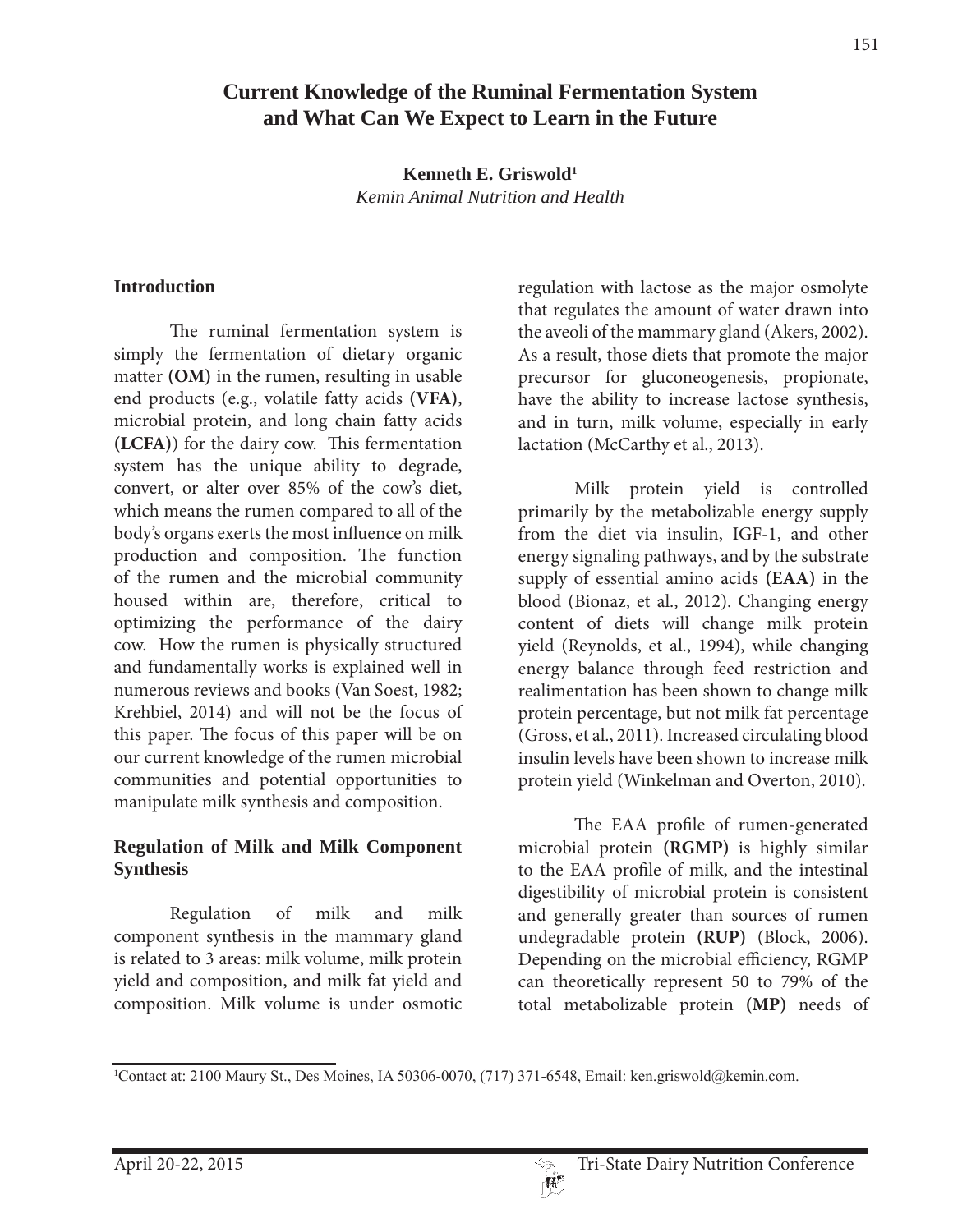a high-producing dairy cow (Block, 2006). However, the variability of EAA composition in RGMP is quite high (Clark et al., 1992), which could affect predictions of MP EAA levels in the various software models in the market. The composition of the protein fractions in milk ,on the other hand, are minimally influenced by nutritional changes in the cow's diet (Hadrova, et al., 2007).

 Milk fat yield and composition are both highly influenced by dietary factors (Bauman, et al., 2008). De novo synthesis of medium and short chain FA in the mammary gland is controlled by substrate supply and production of inhibitory isomers of conjugated linoleic acid **(CLA)**. The incorporation of LCFA into milk fat is also affected by the dietary supply as modified by ruminal biohydrogenation. Acidosis and subacute ruminal acidosis **(SARA)**  has been intimately linked to incomplete biohydrogentation of LCFA in the rumen and the occurrence of milk fat depression **(MFD)**  (Bauman et al., 2008; Khafipour et al., 2009). Therefore, manipulation strategies that change or stabilize the supplies of energy, AA, or LCFA coming from the rumen have an opportunity to change or stabilize milk yield and composition.

### **The Rumen Microbiome**

 Microbiome is the term used to describe the totality of all of the microorganisms residing in a particular environment (e.g., rumen). Historically, we have been trained that there are 3 distinct populations of microorganisms that make up the rumen microbiome: bacteria, protozoa, and fungi (Van Soest, 1982). However, with the advent of improved culture techniques and molecular biological techniques, such as 16S rRNA sequencing, we have come to recognize other distinct populations of microorganisms that exert influence on rumen function: archaea (i.e., methanogens) and bacteriophage (i.e., viruses).

#### *Bacteria*

 The bacteria in the rumen are the most significant population of microorganism with 1010 CFU per g of rumen contents (Russell, 2002) and representing 60 to 85% of small subunit rRNA (Lin et al., 1997). Our understanding of the diversity of the bacterial species in the rumen has increased from those we can culture, approximately 200 recognized species, to those we cannot, > 3,500 operation taxonomic units (OTU), which is the species level designation when only DNA sequence data are available (Kim et al., 2011). Given this diversity, the bacterial population is normally discussed or grouped based on main substrate fermented: starch-degraders or amylolytic, fiber-degraders or cellulolytic, protein-degraders or proteolytic, fat-utilizers or lipolytic, etc.

### *Protozoa and fungi*

 The protozoa are divided into 2 types, flagellated and ciliated, and though low in number (103 to 106 per g of contents), physically they can amount for 50% of the cellular biomass (Dehority, 2003). The genetic diversity of protozoa is limited to < 50 OTU (Kim et al., 2011). Protozoa, because of their bacterial predation, are major players in N recycling, starch degradation, and fiber breakdown, as well as maintaining a symbiotic relationship with the methanogens (Firkins, 2012).

 Fungi in the rumen are considered to be important in fiber degradation due to their extensive mycelial structures that invade plant tissues and their wide array of cellulolytic, hemicellulolytic, glycolytic, and proteolytic enzymes (Liggenstoffer et al., 2010). However, they are present in small numbers (103 spores per g of contents) with limited genetic diversity (10 to 60 OTU) (Fouts et al., 2012).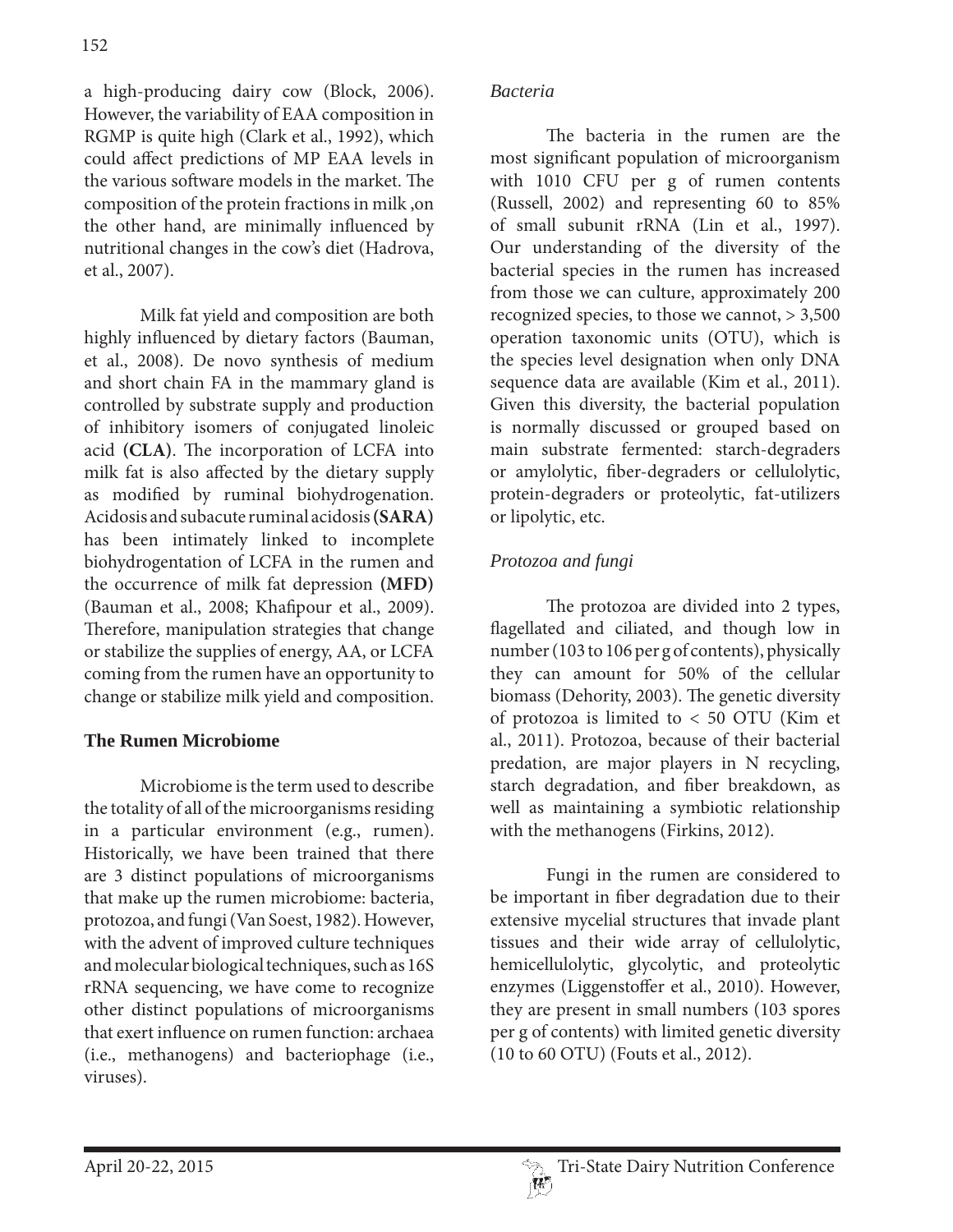#### *Archaea (i.e., methanogens)*

 The methanogens were for many decades classified as members of the bacterial community, but the work of Woese (1987) redefined the evolutionary status of the methanogens to a new domain, Archaea. The methanogens scavenge  $H_2$  in the rumen, allowing for more complete fermentation of substrates but at the cost of approximately of 5 to 7% of dietary gross energy **(GE)** through methane emissions, which makes cows targets for greenhouse gas **(GHG)** reduction strategies worldwide (Hristov et al., 2013). The Archaea are present at 107 cells per g of contents.

### *Bacteriophage (i.e., viruses)*

 Bacteriophage, often referred to as phage, are bacterial viruses that are involved in lysis of bacterial cells, as well as horizontal transfer of genetic material (Kleive et al., 1996). They occur at  $10^9$  to  $10^{11}$  particles per mL of rumen fluid and are distinctly associated with the predominant bacterial populations in the rumen (Berg Miller et al., 2012).

### **Manipulation of the Rumen Microbiome**

 Historically, we have assumed that we have changed the microbial population dynamics in the rumen with a variety of feed additives. These shifts in populations were ascribed by the circumstantial evidence of changes in pH, VFA concentrations, microbial protein flow, and digestibility of different diet fractions (e.g., fiber, starch, protein, etc.). Assessment of actual changes in microbial populations was limited to those few organisms that were culturable (Krause et al., 2013). Over the last 30 years, the development of molecular biological techniques have given rise to the field of metagenomics, which allow for culture-independent analysis of the changes

in the rumen microbial ecosystem (Krause et al., 2013). For a very good review of these techniques, please refer to Chaucheyras-Durand and Ossa (2014) and McCann et al. (2014). In the future, these techniques will continue to increase our understanding of the dietary and environmental impacts on the rumen microbiome, and how those impacts can be replicated to provide consistent and measurable performance responses in dairy cattle.

 The idea of consistency leads to a discussion of responders and non-responders. Why do some cows respond to a feed additive or diet change while others do not? Genetic finger printing studies demonstrate how animal-to-animal variation controls the rumen microbial ecosystem. Work at the USDA Forage Center in Wisconsin by Weimer and colleagues illustrated clearly the impact of the cow when they performed near-total exchange (>95%) of rumen contents between 2 cows with very different ruminal pH, VFA concentrations, and bacterial community compositions **(BCC)** and followed the changes in BCC for the next 60+ days (Weimer et al., 2010b). Ruminal pH and VFA for both cows returned to pre-exchange levels within 24 hr. However, the BCC of both cows returned to original pre-exchange profiles in 14 and 61 days, respectively. These results show that the cow has tremendous control over ruminal pH and VFA content, even though the BCC is the source of VFA production.

 If a cow can recover its original BCC from a perturbation, such as a one time, near total exchange of rumen contents, then how do cows and their rumen microbiome respond to perturbations from daily dietary changes or feed additives? In work examining BCC under MFD conditions, Weimer et al. (2010a) screened 18 cows to find clusters of the cows that demonstrated MFD with either rapidly

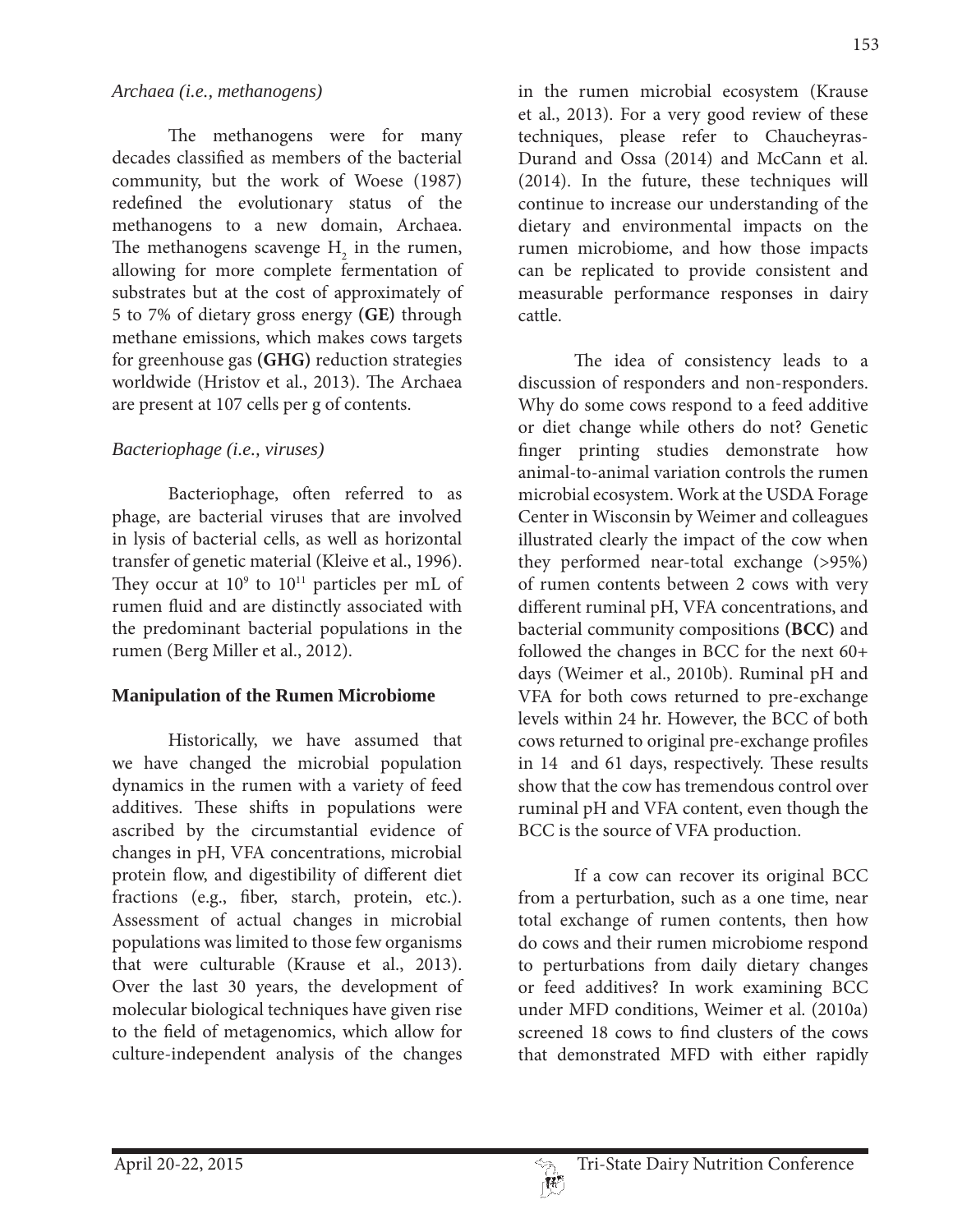fermented starch **(RFS)** or monensin **(M)** addition, or the combination of both **(RFS/M)**. The researchers then compared the BCC of the liquid and particle associated bacterial populations within each cluster of cows to determine how the BCC shifted with each dietary treatment. Several interesting results were observed: 1) Cows within a cluster (i.e., having the same response in milkfat to a specific treatment) had different BCC, 2) The liquid and particle associated BCC were similar within individual cows, 3) Cows sensitive to RFS or M demonstrated large changes in BCC while cows sensitive to both RFS/M and non-responding cows showed small changes in BCC, and 4) For cows that demonstrated a MFD response to diet, the BCC did not return to its original structure with removal of monensin from the diet. Together, these results suggest that while the cow dictates its individual BCC, the responses to MFD inducing diets are directly associated with changes in BCC.

 If the cow exerts such remarkable control over the rumen through passage rate (i.e., intake), buffering through saliva production, and rate and extent of absorption of VFA, then how similar is the rumen microbiome between cows consuming the same diet? Jami and Mizrahi (2012) compared the rumen bacterial populations across 16 cows fed the same diet consisting of 70% concentrate:30% forage. The researchers found that of 250 OTU identified, 32% were present in 90% of the cows and only 19% of the OTU were present in all of the cows. In terms of abundance (i.e., amount) of each OTU in individual samples, there was < 60% similarity across samples. These results point to low similarity in the rumen bacterial populations both in presence and level of the OTU, which may have an impact on how effective dietary changes are across a group of animals. On the other hand, there may be a core bacterial population that if properly defined

and targeted could allow for more consistent responses to dietary changes.

### **Opportunities to Manipulate the Rumen Microbiome and Possibly Cow Response**

 Shifting dairy cattle diets to generate more propionate (i.e., propiogenic) versus acetate is often accomplished by increasing dietary starch content or starch fermentability, or by addition of monensin (McCarthy et al., 2013). However, the effect of these treatments on the rumen microbiome has been shown to be variable. Belanche et al. (2012) fed 11.7 vs. 30% starch diets to lactating Holstein cows, and found decreases in protozoa (-38%), fungi (-59%), and methanogens (-27%), while total bacteria did not change with high starch diets. However, known cellulolytic bacterial populations were unaffected by increasing dietary starch content. Working with lactating Holstein cows, Lettat et al. (2013) fed diets with 0, 50, or 100% of the dietary forage as corn silage **(CS)**, which linearly increased dietary starch from 17.0 to 30.0%, and found a 4-fold decrease in protozoa, a 2-fold increase in total bacteria, and a 1.5-fold increase in methanogens. And, while ruminal pH declined linearly with increasing CS in the diet, the known cellulolytic bacterial populations did not significantly change. Thoetkiattikul et al. (2013) fed crossbred dairy cows diets containing either 2, 10, or 21% starch and found a linear decrease in the genera of cellulolytic bacteria with increasing starch level. So, while increasing dietary starch can increase propionate available for gluconeogenesis, the rumen microbiome response across cows has not been defined such that a consistent response can be expected.

 The most common benefit afforded to monensin is the inhibition of Gram-positive **(G+)** bacteria, which shifts the ruminal fermentation to greater propionate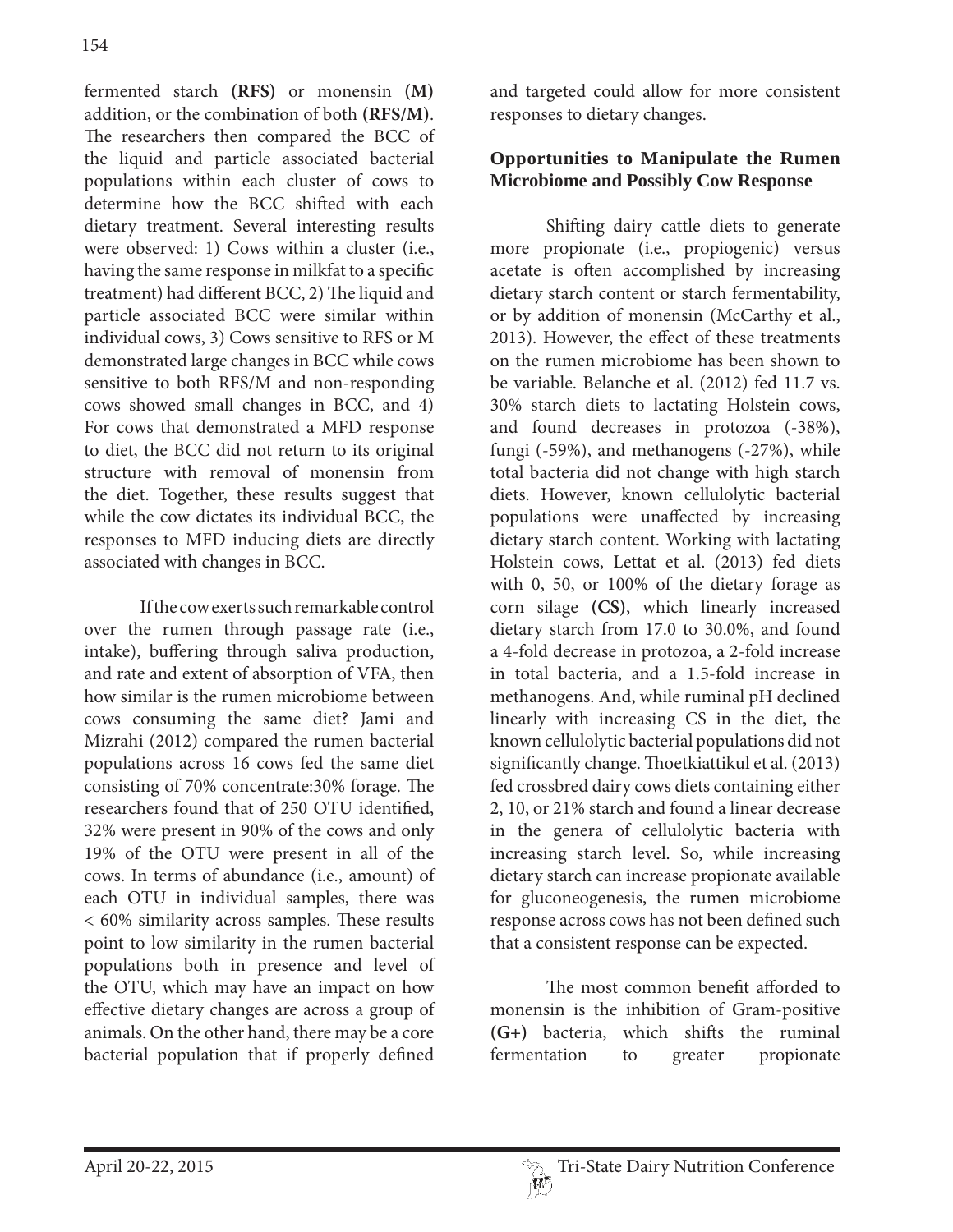concentration at the expense of acetate concentration (McGuffey et al., 2001). However, numerous studies demonstrate no effect on the acetate:propionate ratio (Oelker et al., 2009; Mathew et al., 2011; Reveneau et al., 2012), which has been attributed to rapid adaption of G+ bacteria (Weimer et al., 2008). As previously described, ruminal bacterial populations exhibit variable changes to monensin supplementation (Weimer et al., 2010a). Monensin supplementation does not change total protozoal levels in the rumen but does cause small variations in the population composition (Arakaki et al., 2000; Reveneau et al., 2012). Archaeal populations in the rumen show little change to monensin supplementation (Hook et al., 2009). Therefore, the effect of monensin on the rumen microbiome may be related to impacts on individual bacterial species rather than whole populations.

 The variability of the nutrient composition of microbial flow from the rumen is well documented for both EAA profile of the RGMP (Clark et al., 1992; Martin et al., 1996) and the fatty acid profile (Or-Rashid et al., 2007). That variability may be related to the proportions of protozoa and bacteria flowing from the rumen, as well as proportion of liquid vs. solid-associated bacteria (Belanche et al., 2011). Firkins and colleagues at The Ohio State University have done extensive research on the recycling or selective retention of protozoal populations in the rumen, and how that will affect RGMP flow (Firkins et al., 2007). The presence of protozoa has been shown to increase the ratio of 2 major bacterial phyla, Firmicutes:Bacteroidetes, and increase ammonia-N levels in rumen contents (Ozutsumi et al., 2005). Treatments to alter or reduce EAA profile variation in RGMP should consider effects in both the liquid and solids fractions, since the liquid and solids-associated populations of both protozoa and bacteria have

different EAA profiles and different flow rates from the rumen (Martin et al., 1996; Hook et al., 2012).

 The manipulation of milk fat content and composition through alterations in the rumen microbiome is heavily challenged by the relationship between acidosis/SARA and biohydrogenation of LCFA. The definition of acute acidosis is the sudden and uncompensated drop in rumen pH to < 5.0 (Krause and Oetzel, 2006), while the definition of SARA is prolonged periods of moderately depressed ruminal pH (Krause and Oetzel, 2006; Plaizier et al., 2009). There is disagreement in the literature as to the pH threshold for SARA onset varying from 5.5 to 6.0 (Krause and Oetzel, 2006; Plaizier et al., 2009). While the ruminal fermentation conditions of SARA are similar across studies, the changes in the rumen microbiome vary widely, depending on the causative agent (Khafipour et al., 2009). Khafipour et al. (2009) demonstrated that graininduced SARA causes significant increases in *S. bovis*, an amylolytic bacterium producing lactic acid, and concomitantly, *M. elsdenii*, a lactate-utilizing bacterium. When Khafipour et al. (2009) induced SARA with pelleted alfalfa, there were no changes in *S. bovis* or *M. elsdenii*, but *Prevotella* spp. increased significantly in relation to other known bacterial species. These differences in bacterial composition could drive how we work to prevent or treat SARA on a farm level. Grain-induced SARA is directly related to diet formulation; whereas, alfalfa pellet-induced SARA is related to both diet formulation and feeding management as particle size of dietary components is a key factor in the latter.

 Based on the biohydrogenation theory of MFD (Bauman et al., 2008), dietary and feeding management factors that alter ruminal fermentation (e.g., elevated starch or grain, oil,

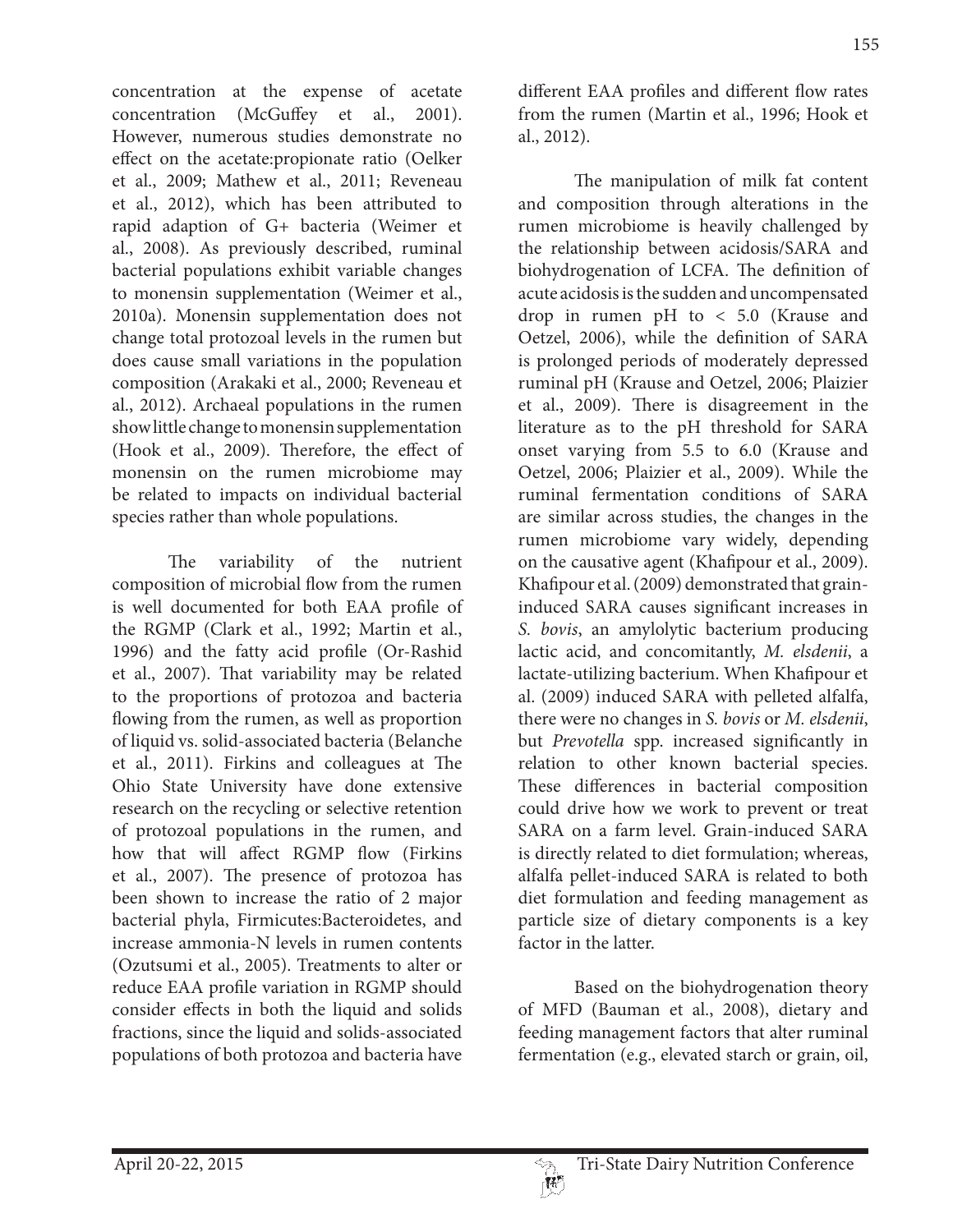presence of monensin, or reduction in particle size) will result in altered ruminal FA metabolism due to changes in the rumen microbiome, increasing the flow of polyunsaturated FA **(PUFA)** through an alternative pathway of biohydrogenation. The SARA induction models described by Khafipour et al. (2009) fit with the biohydrogenation theory as *M. elsdenii*, elevated during grain-induced SARA, and *Prevotella* spp., elevated during alfalfa pelletinduced SARA, have been implicated in MFD (Palmonari et al., 2010; Jami et al., 2014).

 More recently, Jami et al. (2014) was able to demonstrate a relationship between the ratio of 2 major bacterial phyla, Firmicutes:Bacteroidetes, in the rumen and daily milk fat yield. Across 15 cows fed the same diet, an increasing Firmicutes:Bacteroidetes ratio was positively correlated with milk fat yield  $(R^2 = 0.51)$ . In humans and mice, an increased Firmicutes:Bacteroidetes ratio in the gut microbiome is associated with increased energy harvest and body fat tending towards obesity (Ley et al., 2006; Turnbaugh et al., 2006). Additionally in the work of Jami et al. (2014), among the 42 common core genera (i.e., those genera found in >50% of the cows sampled), *Prevotella*, found in the Bacteroidetes phylum, were strongly negatively correlated with milk fat yield (Pearson R = -0.69, P =  $5x10^{-3}$ ). On the other hand, *Bifidobacterium* and *Lactobacillus*, both common probiotic genera, were positively correlated with milk fat yield. Weimer et al. (2010b) also found specific species of bacteria were associated with the responsiveness of individual cows to MFD inducing dietary treatments. Therefore, even with a limited core of bacterial species across cows, defining and targeting those bacterial species involved with specific performance responses may represent an opportunity to modulate milk composition in the future.

 Aside from diet formulation and feeding management, the opportunities for controlling SARA and MFD by changing the rumen microbiome may rest with probiotics. Probiotics are, by definition, viable microorganisms or endproducts of their fermentation that when consumed in adequate amounts confer a health benefit on the host (FAO, 2001). In the dairy cattle industry, there are 2 general groups of probiotics, bacterial-based and fungal-based, which are termed, direct-fed microbials **(DFM)**.

 Bacterial-based DFM normally contain a variety of species with wide ranging metabolic activities. There are limited demonstrations of changes in the rumen microbiome with bacterial-based DFM. Chiquette (2009) using culture-dependent techniques, demonstrated that *E. faecium* and *S. cerevisiae* **(ES)** fed under SARA conditions did not affect *R. flavefaciens*, *F. succinogenes*, *R. albus*, or *M. elsdenii* levels in lactating dairy cows. More recently, Chiquette et al. (2012) using a combination of ES and *P. bryantii* **(PB)** were able to demonstrate an increase in *R. flavefaciens*, but no effect on *F. succinogenes*, *R. albus*, or *M. elsdenii* levels in lactating dairy cows fed to induce SARA. The supplementation of PB alone had no effect on any measured bacterial populations.

 Fungal-based DFM are either a live yeast or yeast culture. Live yeast are defined as active dry yeast products that must contain >15 billion live yeast cells/g (AAFCO, 2011). Yeast cultures **(YC)** are products from yeast fermentation that contain live yeast and fermentation by-products and are not dependent on live yeast for their physiological effects (AAFCO, 2011). There are numerous benefits to rumen function attributed to fungal-based DFM: 1) stimulate growth of beneficial microorganisms, 2) improved fiber digestion, 3) reduced lactate concentrations, 4) reduced  $O_2$  concentrations, 5) improved starch utilization, and 6) moderation of ruminal pH.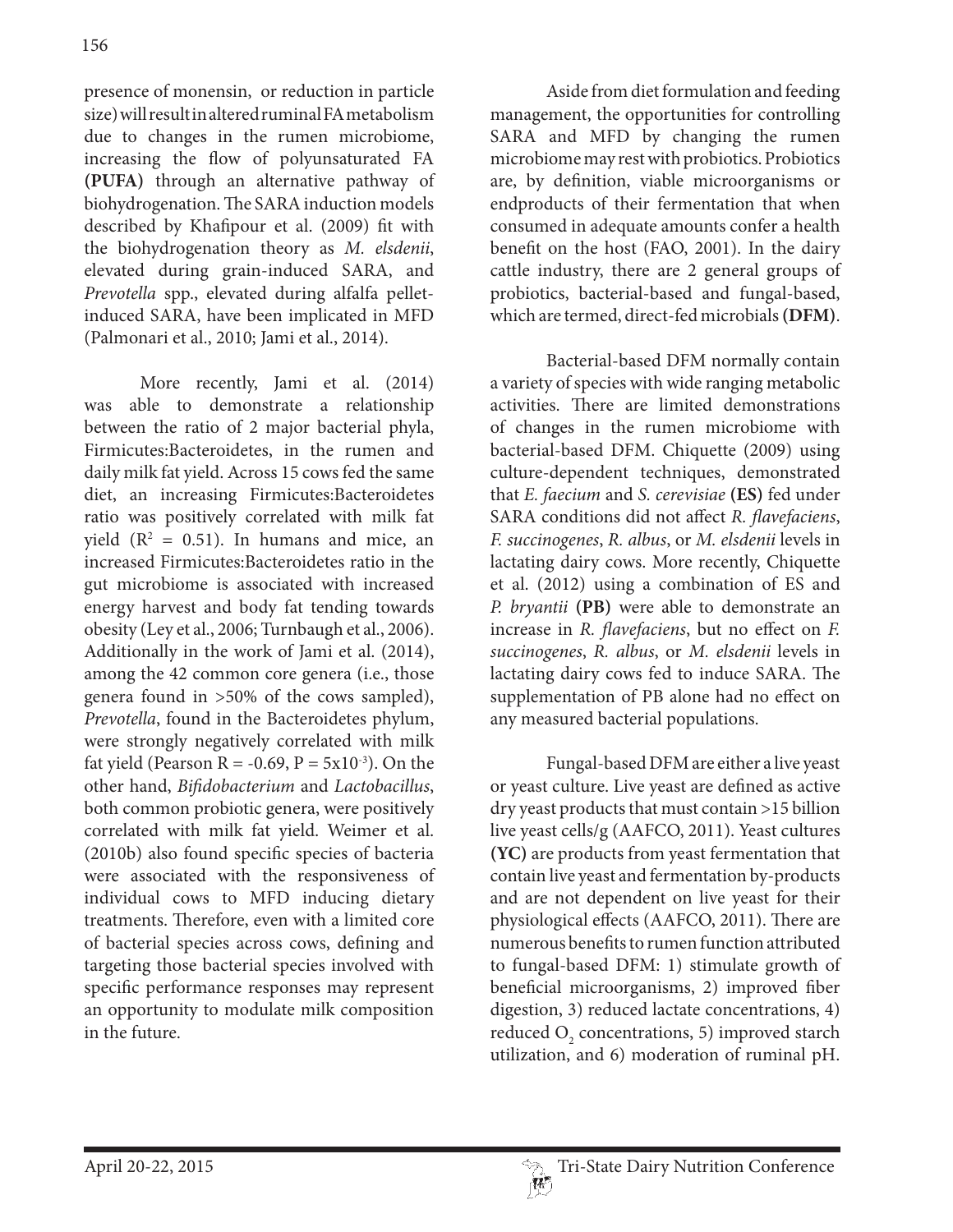The suggested mode of actions that elicit those benefits include: production of stimulatory AA, peptides, vitamins, and organic acids; out competing lactate-producing bacteria for available carbohydrates; and scavenging of  $O<sub>2</sub>$ by live yeast cells. There are numerous thorough reviews of yeast-based DFM available in the literature (Chaucheyras-Durand et al., 2012).

 There are numerous studies that demonstrate changes in the rumen microbiome with yeast supplementation. Harrison et al. (1988) fed YC to ruminally fistulated Holstein cows, and using culture-dependent techniques, they found yeast supplementation to increase total anaerobic bacteria and cellulolytic bacteria compared to controls. Mathieu et al. (1996), using culture dependent techniques, also found an increase in total bacteria but a decrease in cellulolytic bacteria with supplementation of YC. Arakaki et al. (2000) examined the impact of YC on protozoa counts in ruminally fistulated steers and found that while the total protozoal counts did not change, the protozoal species composition changed with Dasytricha increasing and Entodinium decreasing. Using culture independent techniques, Mosoni et al. (2007) examined the effect of YC supplementation on 3 known species of cellulolytic bacteria, *F. succinogenes*, *R. flavefaciens*, and *R. albus,* and found that YC caused 2 to 4-fold increases in *R. flavefaciens* and *R. albus* but had no effect on *F. succinogenes* populations. More recently, Pinloche et al. (2013) examined the effect of YC on the rumen microbiome in early lactation Holstein cows fed to induce SARA. The supplementation of YC produced a 2-fold increase in *Megasphaera spp.* and *Selenomonas spp*., both lactate utilizing bacterial populations, and a 2-fold increase in *Fibrobacter spp*. and *Ruminococcus spp.*, both cellulolytic bacterial populations. Conversely, there was a 25% decrease in *Prevotella spp.* and 7-fold decrease in *Mitsuokella spp.*, both starchdegrading bacterial populations. AlZahal et al. (2014) also demonstrated several fold increases in *F. succinogenes*, *Anaerovibrio lipolytica*, *R. albus*, and anaerobic fungi when active dry *Saccharomyces cerevisiae* was supplemented to lactating Holstein cows fed to induce SARA. All of these results support the mode of action of yeast on rumen function, and in turn, the performance responses of supplemented animals.

## **Summary**

 The advent of molecular biological techniques that allow for whole genome analysis of the ruminal microbiome have allowed researchers to examine the effects of dietary changes or additives on whole populations of microorganisms and individual species in relation to the performance responses observed in the host animals. These studies illustrate how the cow has tremendous control over both rumen function and the microbial populations within the rumen and that there is a limited common core bacterial population across groups of cows consuming the same diet. The individual cow control and limited core explain some of the animal to animal variation observed in performance with dietary changes. Future research should focus on understanding how to manipulate this common core microbial population in order to generate consistent responses across a wide group of animals.

### **References**

AAFCO. 2011. Official Publication. Association of American Feed Control Officials, Inc. pp. 385-388.

Akers, R.M. 2002. Lactation and the Mammary Gland. Iowa State Press. Ames, IA.

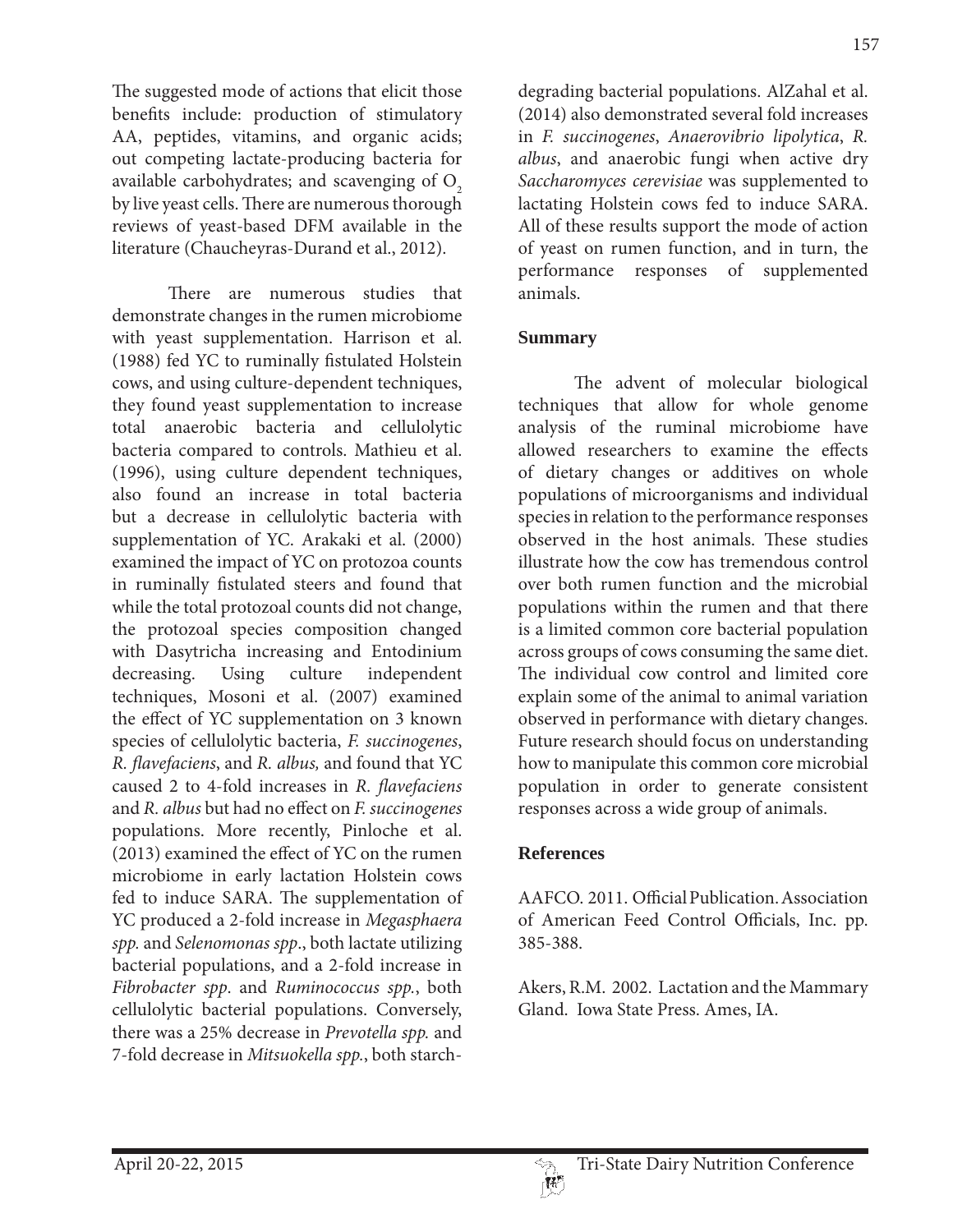AlZahal, O., L. Dionissopoulos, A.H. Laarman, N. Walker, and B.W. McBride. 2014. Active dry Saccharomyces cerevisiae can alleviate the effect of subacute ruminal acidosis in lactating dairy cows. J. Dairy Sci. 97:7751–7763.

Arakaki, L.C., R.C. Stahringer, J.E. Garrett, and B.A. Dehority. 2000. The effects of feeding monensin and yeast culture, alone or in combination, on the concentration and generic composition of rumen protozoa in steers fed on low-quality pasture supplemented with increasing levels of concentrate. Anim. Feed Sci. Technol. 84:121-127.

Bauman, D.E., J.W. Perfield, K.J. Harvatine, and L.H. Baumgard. 2008. Regulation of fat synthesis by conjugated linoleic acid: Lactation and the ruminant model. J. Nutr. 138:403-408.

Belanche, A., L. Abecia, G. Holtrop, J.A. Guada, C. Castrillo, G. de la Fuente, and J. Balcells. 2011. Study of the effect of presence or absence of protozoa on rumen fermentation and microbial protein contribution to the chime. J. Anim. Sci. 89:4163–4174.

Belanche, A., M. Doreau, J.E. Edwards, J.M. Moorby, E. Pinloche and C.J. Newbold. 2012. Shifts in the rumen microbiota due to the type of carbohydrate and level of protein ingested by dairy cattle are associated with changes in rumen fermentation. J. Nutr. 142:1684–1692.

Berg Miller, M.E., C.J. Yeoman, N. Chia, S.G. Tringe, F.E. Angly, R.A. Edwards, H.J. Flint, R. Lamed, E.A. Bayer, and B.A. White. 2012. Phage-bacteria relationships and CRISPR elements revealed by a metagenomics survey of the rumen microbiome. Environ. Microbiol. 14:207-227.

Bionaz, M., W. Hurley, and J. Loor. 2012. Milk protein synthesis in the lactating mammary gland: Insights from transcriptomics analyses. In: Milk Protein. InTech, Rijeka, Croatia. pp. 285-324.

Block, E. 2006. Rumen microbial protein production: Are we missing an opportunity to improve dietary and economic efficiencies in protein nutrition of the high producing dairy cow? Proceedings of the High Plains Dairy Conference, Lubbock, TX. pp. 33-45.

Chaucheyras-Durand, F., E. Chevaux, C. Martin, and E. Forano. 2012. Use of yeast probiotics in ruminants: Effects and mechanisms of action on rumen pH, fibre degradation, and microbiota according to the diet. In: Probiotics in Animals. InTech, Rijeka, Croatia. pp. 119-152.

Chaucheyras-Durand, F., and F. Ossa. 2014. REVIEW: The rumen microbiome: Composition, abundance, diversity, and new investigative tools. Prof. Anim. Sci. 30:1–12.

Chiquette, J. 2009. Evaluation of the protective effect of probiotics fed to dairy cows during a subacute ruminal acidosis challenge. Anim. Feed Sci. Technol. 153:278–291.

Chiquette, J., M.J. Allison, and M. Rasmussen. 2012. Use of Prevotella bryantii 25A and a commercial probiotic during subacute acidosis challenge in midlactation dairy cows. J. Dairy Sci. 95:5985–5995.

Clark, J.H., T.H. Klusmeyer, and M.R. Cameron. 1992. Microbial protein synthesis and flows of nitrogen fractions to the duodenum of dairy cows. J. Dairy Sci. 75:2304-2323.

Dehority, B.A. 2003. Rumen Microbiology. Nottingham University Press, Nottingham, UK.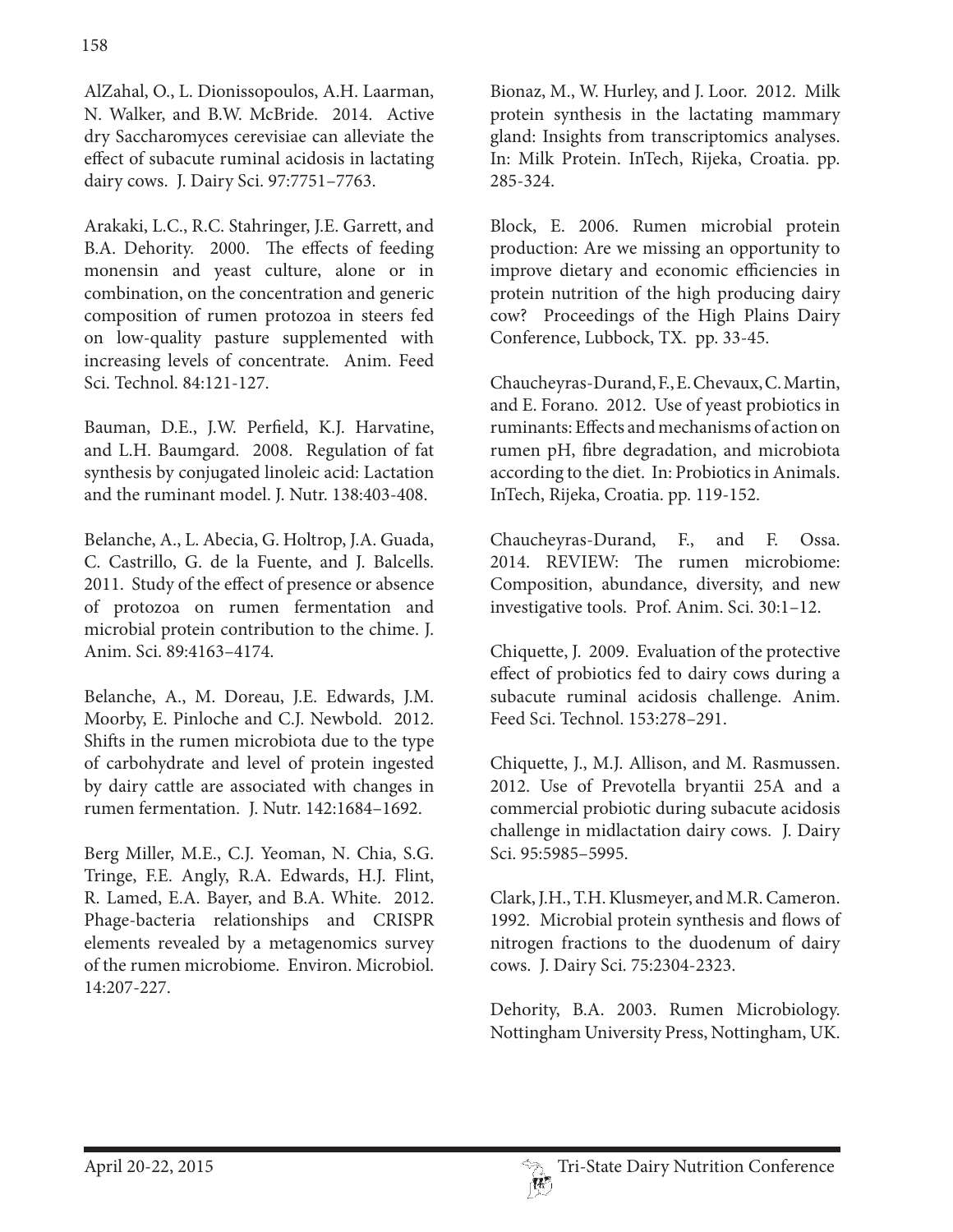FAO. 2001. Health and nutritional properties of probiotics in food including powder milk with live lactic acid bacteria, http://www.who. int/foodsafety/publications/fs\_management/ en/probiotics.pdf.

Firkins, J.L. 2012. Impact of carbohydrate source on the rumen microbial ecosystem. Proc. 27th Southwest Nutrition and Management Conf., Tempe, AZ. pp. 38-56.

Firkins, J.L., Z. Yu, and M. Morrison. 2007. Ruminal nitrogen metabolism: Perspectives for integration of microbiology and nutrition for dairy. J. Dairy Sci. 90(E. Suppl.):E1–E16.

Fouts, D.E., S. Szpakowski, J. Purushe, M. Torralba, R.C. Waterman, M.D. MacNeil, L.J. Alexander, and K.E. Nelson. 2012. Next generation sequencing to define prokaryotic and fungal diversity in the bovine rumen. PLoS ONE 7:1-11.

Gross, J., H.A. van Dorland, R.M. Bruckmaier, and F.J. Schwarz. 2011. Performance and metabolic profile of dairy cows during a lactational and deliberately induced negative energy balance with subsequent realimentation. J. Dairy Sci. 94:1820-1830.

Hadrova, S., L. Krizova, M. Bjelka, J. Trinacty, and M. Drackova. 2007. The effect of administration of soya-protein with Lys, Met, and His in two forms on casein yield and composition and AA profile in milk. J. Anim. Feed Sci. 16:3-17.

Harrison, G.A., R.W. Hemken, K.A. Dawson, and R.J. Harmon. 1988. Influence of addition of yeast culture supplement to diets of lactating cows on ruminal fermentation and microbial populations. J. Dairy Sci. 71:2967-2975.

Hook, S.E., J. Dijkstra, A.-D.G. Wright, B.W. McBride, and J. France. 2012. Modeling the distribution of ciliate protozoa in the reticulorumen using linear programming. J. Dairy Sci. 95:255-265.

Hook, S.E., K.S. Northwood, A.-D.G. Wright, and B.W. McBride. 2009. Long-term monensin supplementation does not significantly affect the quantity or diversity of methanogens in the rumen of the lactating dairy cow. Appl. Environ. Microbiol. 75:374-380.

Hristov, A.N., J. Oh, J.L. Firkins, J. Dijkstra, E. Kebreab, G. Waghorn, H.P.S. Makkar, A.T. Adesogan, W. Yang, C. Lee, P.J. Gerber, B. Henderson, and J.M. Tricarico. 2013. SPECIAL TOPICS — Mitigation of methane and nitrous oxide emissions from animal operations: I. A review of enteric methane mitigation options. J. Anim. Sci. 91:5045–5069.

Jami, E. and I. Mizrahi. 2012. Similarity of the ruminal bacteria across individual lactating cows. Anaerobe 18: 338–343.

Jami, E., B.A. White, and I. Mizrahi. 2014. Potential role of the bovine rumen microbiome in modulating milk composition and feed efficiency. PLoS ONE 9:e85423.

Khafipour, E., S.C. Li, J.C. Plaizier, and D.O. Krause. 2009. Rumen microbiome composition determined using two nutritional models of subacute ruminal acidosis. Appl. Environ. Microbiol. 75:7115–7124.

Kim, M., M. Morrison, and Z. Yu. 2011. Status of the phylogenetic diversity census of ruminal microbiomes. FEMS Microbiol. Ecol. 76:49–63.

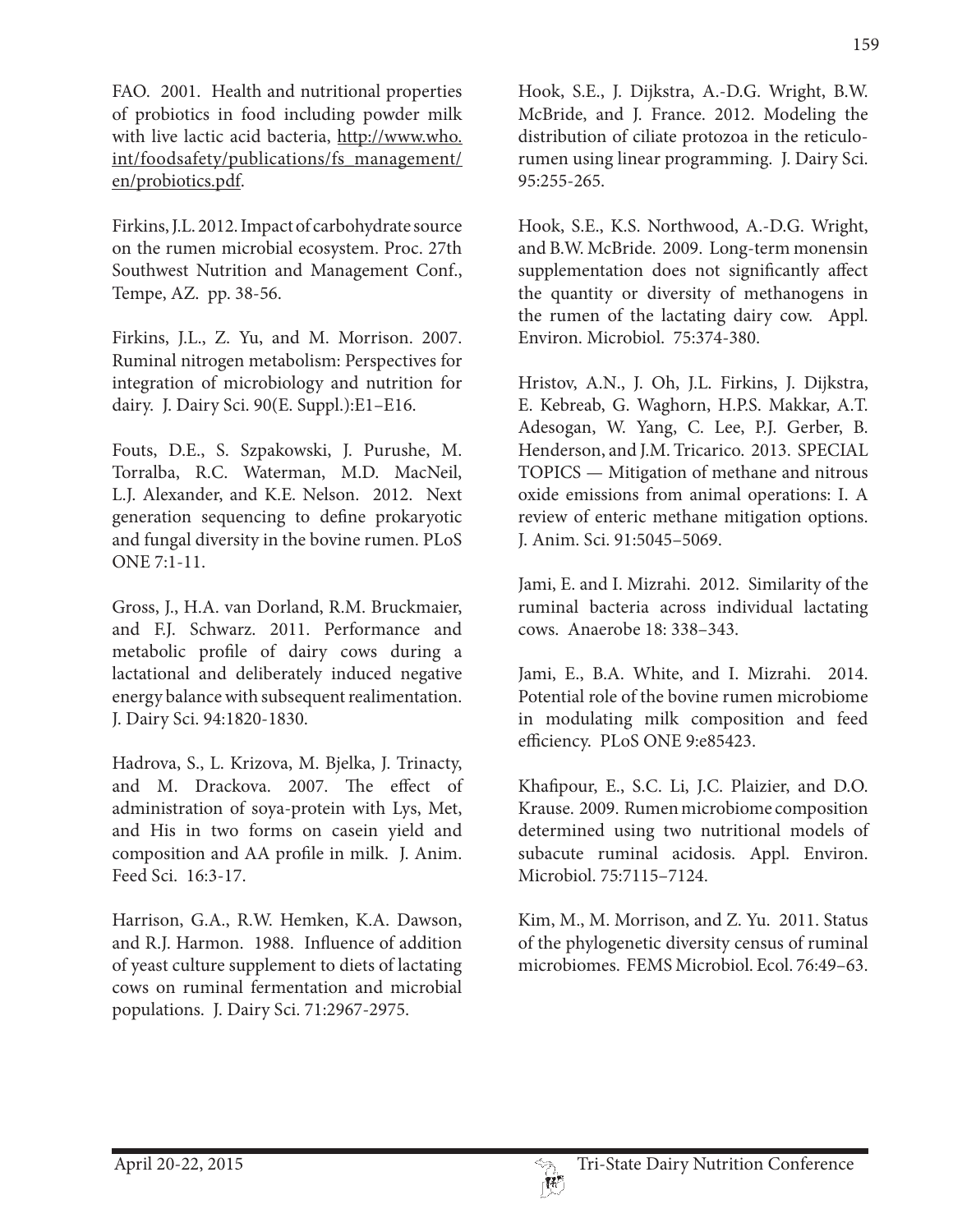Kleive, A.V., R.A. Swain, and J.V. Nolan. 1996. Bacteriophages in the rumen; Types present, population size and implications for the efficiency of feed utilization. Proc. Aust. Soc. Anim. Prod. 2:92-94.

Krause, D.O., T.G. Nagaraja, A.D.G. Wright, and T.R. Callaway. 2013. Board-invited review: Rumen microbiology: Leading the way in microbial ecology. J. Anim. Sci. 91:331-341.

Krause, K.M., and G.R. Oetzel. 2006. Understanding and preventing subacute ruminal acidosis in dairy herds: A review. Anim. Feed Sci. Technol. 126:215–236.

Krehbiel, C.R. 2014. Invited Review: Applied nutrition of ruminants: Fermentation and digestive physiology. Prof. Anim. Scientist. 30:129-139.

Lettat, A., F. Hassanat, and C. Benchaar. 2013. Corn silage in dairy cow diets to reduce ruminal methanogenesis: Effects on the rumen metabolically active microbial communities. J. Dairy Sci. 96: 5237–5248.

Ley, R.E., P.J. Turnbaugh, S. Klein, and J.L. Gordon. 2006. Microbial ecology: Human gut microbes associated with obesity. Nature 444:1022–1023.

Liggenstoffer, A.S., N.H. Youssef, M.B. Couger, and M.S. Elshahed. 2010. Phylogenetic diversity and community structure of anaerobic gut fungi (phylum Neocallimastigomycota) in ruminant and non-ruminant herbivores. ISME J. 4:1225-1235.

Lin, C., L. Raskin, and D.A. Stahl. 1997. Microbial community structure in gastrointestinal tracts of domestic animals: Comparative analyses using rRNA-targeted oligonucleotide probes. FEMS Microbiol. Ecol. 22:281-294.

Martin, C., L. Bernard, and B. Michalet-Doreau. 1996. Influence of sampling time and diet on amino acid composition of protozoal and bacterial fractions from bovine ruminal contents. J. Anim. Sci. 74:1157–1163.

Mathew, B., M.L. Eastridge, E.R. Oelker, J.L. Firkins, and S.K.R. Karnati. 2011. Interactions of monensin with dietary fat and carbohydrte components on ruminal fermentation and production responses by dairy cows. J. Dairy Sci. 94:396–409.

Mathieu, F., J.P. Jouany, J. Sénaud, J. Bohatier, G. Bertin, and M. Mercier. 1996. The effect of *Saccharomyces cerevisiae* and *Aspergillus oryzae*  on fermentations in the rumen of faunated and defaunated sheep; protozoal and probiotic interactions. Reprod. Nutr. Dev. 36:271-287.

McCann, J.C., T.A. Wickersham, and J.J. Loor. 2014. High-throughput methods redefine the rumen microbiome and its relationship with nutrition and metabolism. Bioinformatics and Biology Insights 8:109–125.

McCarthy, M.M., T. Yasui, C.M. Ryan, G.D. Mechor, and T.R. Overton. 2013. Research update: Starch level and Rumensin in fresh cow rations. Proceedings of the Cornell Nutrition Conference for Feed Manufacturers. 75th Meeting, Syracuse, NY. pp. 153–162.

McGuffey, R.K., L.F. Richardson, and J.I.D. Wilkinson. 2001. Ionophores for dairy cattle: Current status and future outlook. J. Dairy Sci. 84(E. Suppl.):E194–E203.

Mosoni, P., F. Chaucheyras-Durand, C. Bera-Maillet, and E. Forano. 2007. Quantification by real-time PCR of cellulolytic bacteria in the rumen of sheep after supplementation of a forage diet with readily fermentable carbohydrates: Effect of a yeast additive. J. Appl. Microbiol. 103:2676–2685.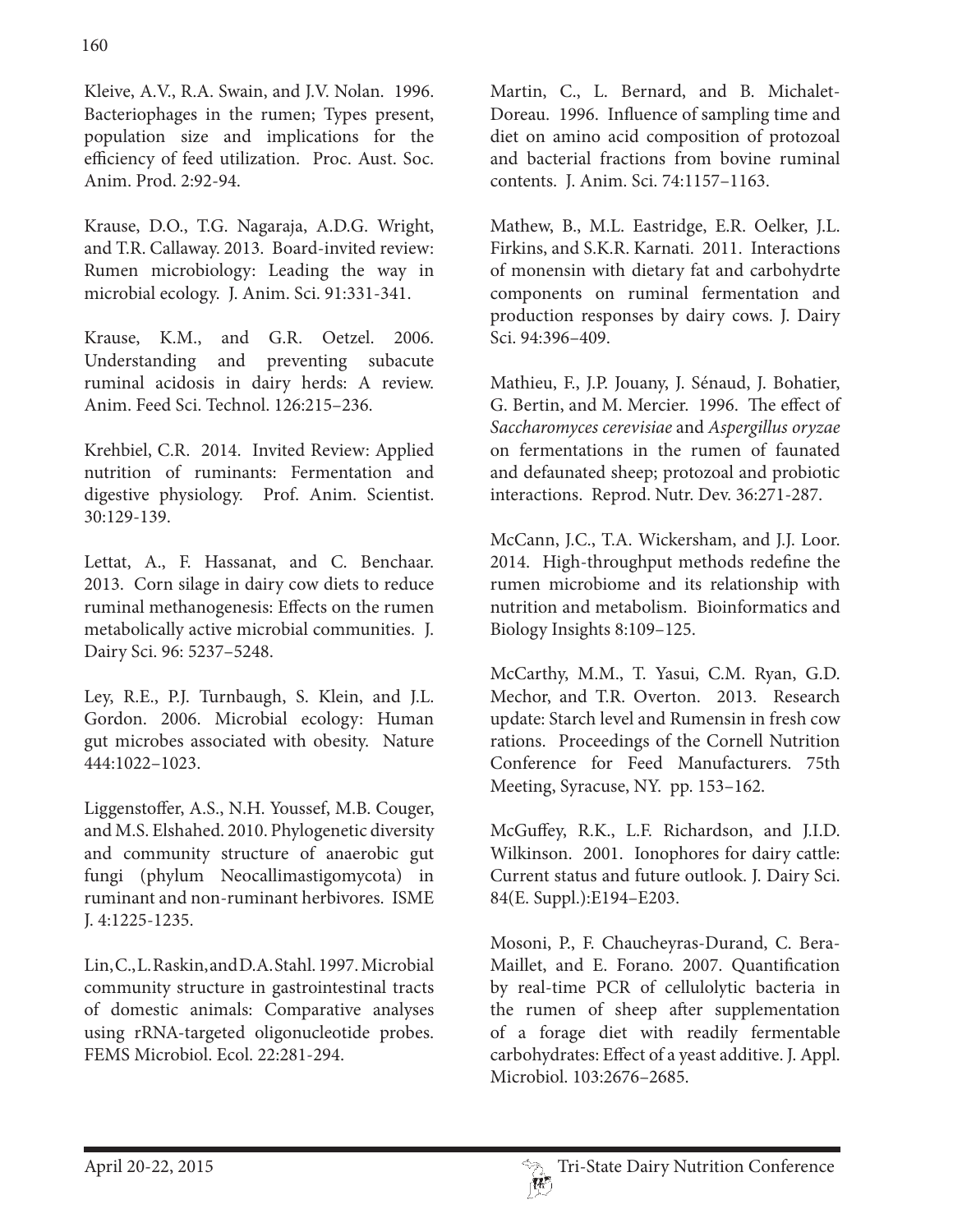Oelker, E.R., C. Reveneau, and J.L. Firkins. 2009. Interaction of molasses and monensin in alfalfa hay- or corn silage-based diets on rumen fermentation, total tract digestibility, and milk production by Holstein cows. J. Dairy Sci. 92:270–285.

Or-Rashid, M.M., N.E. Odongo, and B.W. McBride. 2007. Fatty acid composition of ruminal bacteria and protozoa, with emphasis on conjugated linoleic acid, vaccenic acid, and odd-chain and branched-chain fatty acids. J. Anim. Sci. 85:1228-1234.

Ozutsumi, Y., K. Tajima, A. Takenaka, and H. Itabashi. 2005. The effect of protozoa on the composition of rumen bacteria in cattle using 16S rRNA gene clone libraries. Biosci. Biotechnol. Biochem. 69:499-506.

Palmonari, A., D.M. Stevenson, D.R. Mertens, and P.J. Weimer. 2010. pH dynamics and bacterial community composition in the rumen of lactating dairy cows. J. Dairy Sci. 93:279-287.

Pinloche, E., N. McEwan, J.-P. Marden, C. Bayourthe, E. Auclair, and C.J. Newbold. 2013. The effects of a probiotic yeast on the bacterial diversity and population structure in the rumen of cattle. PLoS ONE 8: e67824.

Plaizier, J.C., D.O. Krause, G.N. Gozho, and B.W. McBride. 2009. Subacute ruminal acidosis in dairy cows: The physiological causes, incidence and consequences. Veterinary J. 176:21–31.

Reveneau, C., S.K.R. Karnati, E.R. Oelker, and J.L. Firkins. 2012. Interaction of unsaturated fat or coconut oil with monensin in lactating dairy cows fed 12 times daily. I. Protozoal abundance, nutrient digestibility, and microbial protein flow to the omasum. J. Dairy Sci. 95:2046–2060.

Reynolds, C.K., D.L. Harmon, and M.J. Cecava. 1994. Absorption and delivery of nutrients for milk protein synthesis by portal-drained viscera. J. Dairy Sci. 77:2787-2808.

Russell, J.B. 2002. Rumen Microbiology and Its Role in Ruminant Nutrition. Cornell University, Ithaca, NY.

Thoetkiattikul, H., W. Mhuantong, T. Laothanachareon, S. Tangphatsornruang, V. Pattarajinda, L. Eurwilaichitr, and V. Champreda. 2013. Comparative analysis of microbial profiles in cow rumen fed with different dietary fiber by tagged 16S rRNA gene pyrosequencing. Curr. Microbiol. 67:130–137.

Turnbaugh, P.J., R.E. Ley, M.A. Mahowald, V. Magrini, E.R. Mardis, and J.L. Gordon. 2006. An obesity-associated gut microbiome with increased capacity for energy harvest. Nature 444:1027–1031.

Van Soest, P.J. 1982. Nutritional Ecology of the Ruminant. O and B Books, Inc., Corvalis, OR.

Weimer, P.J., D.M. Stevenson, H.C. Mantovani, and S.L.C. Man. 2010b. Host specificity of the ruminal bacterial community in the dairy cow following near-total exchange of ruminal contents. J. Dairy Sci. 93:5902–5912.

Weimer, P.J., D.M. Stevenson, and D.R. Mertens. 2010a. Shifts in bacterial community composition in the rumen of lactating dairy cows under milk fat-depressing conditions. J. Dairy Sci. 93:265–278.

Weimer, P.J., D.M. Stevenson, D.R. Mertens, and E.E. Thomas. 2008. Effect of monensin feeding and withdrawal on populations of individual bacterial species in the rumen of lactating dairy cows fed high-starch diets. Appl. Microbiol. Biotechnol. 80:135–145.